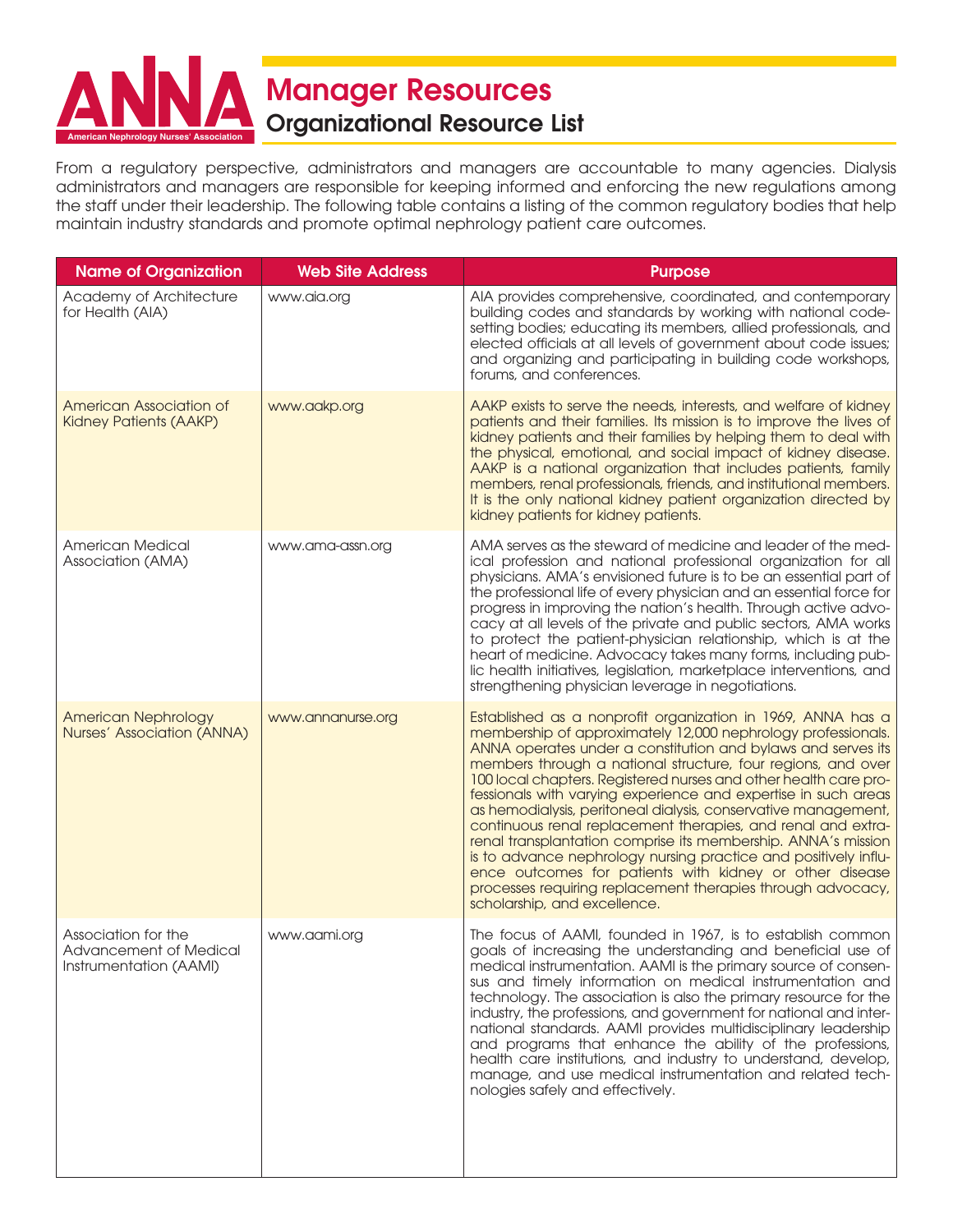| <b>Name of Organization</b>                                                            | <b>Web Site Address</b>                         | <b>Purpose</b>                                                                                                                                                                                                                                                                                                                                                                                                                                                                                                                                                                                                                                                                                                                                                                                                                                                                                                                                                                                                                                                                                                                                                                                                                                                                                                                                                                           |
|----------------------------------------------------------------------------------------|-------------------------------------------------|------------------------------------------------------------------------------------------------------------------------------------------------------------------------------------------------------------------------------------------------------------------------------------------------------------------------------------------------------------------------------------------------------------------------------------------------------------------------------------------------------------------------------------------------------------------------------------------------------------------------------------------------------------------------------------------------------------------------------------------------------------------------------------------------------------------------------------------------------------------------------------------------------------------------------------------------------------------------------------------------------------------------------------------------------------------------------------------------------------------------------------------------------------------------------------------------------------------------------------------------------------------------------------------------------------------------------------------------------------------------------------------|
| <b>Centers for Disease Control</b><br>and Prevention (CDC)                             | www.cdc.gov                                     | CDC is one of the 13 major operating components of the<br>Department of Health and Human Services (HHS), which is the<br>principal agency in the United States government for protecting<br>the health and safety of all Americans and for providing essen-<br>tial human services, especially for those people who are least<br>able to help themselves. Since it was founded in 1946 to help<br>control malaria, CDC has remained at the forefront of public<br>health efforts to prevent and control infectious and chronic dis-<br>eases, injuries, workplace hazards, disabilities, and environmen-<br>tal health threats. Today, CDC is globally recognized for con-<br>ducting research and investigations and for its action-oriented<br>approach. CDC applies research and findings to improve peo-<br>ple's daily lives and responds to health emergencies.                                                                                                                                                                                                                                                                                                                                                                                                                                                                                                                    |
| <b>Clinical Laboratory</b><br><b>Improvement Amendments</b><br>(CLIA)                  | www.cms.hhs.gov/clia                            | Congress passed CLIA in 1988, establishing quality standards for<br>all laboratory testing to ensure the accuracy, reliability, and<br>timeliness of patient test results regardless of where the test was<br>performed. A laboratory is defined as any facility that performs<br>laboratory testing on specimens derived from humans for the<br>purpose of providing information for the diagnosis, prevention,<br>treatment of disease, or impairment of, or assessment of health.<br>CLIA is user-fee funded; therefore, all costs of administering the<br>program must be covered by the regulated facilities, including<br>certificate and survey costs.<br>The Centers for Medicare & Medicaid Services (CMS) is<br>charged with the implementation of CLIA, including laboratory<br>registration, fee collection, surveys, surveyor guidelines and<br>training, enforcement, approvals of PT providers, accrediting<br>organizations and exempt states.                                                                                                                                                                                                                                                                                                                                                                                                                           |
| <b>ESRD Network Organizations</b>                                                      | www.cms.hhs.gov/esrd/<br>default.asp            | The formation of ESRD Network Organizations was authorized in<br>1978 by Public Law 95-292, which amended Title XVIII of the Social<br>Security Act by adding section 1881. Thirty-two ESRD Network<br>areas were initially established. In 1986, the Omnibus Budget<br>Reconciliation Act of 1986 (P.L. 99-509) amended section 1881c<br>of the Social Security Act to establish at least 17 ESRD Network<br>areas and to revise the Network Organizations responsibilities.<br>Today, 18 ESRD Network Organizations exist under contract to<br>CMS and serve as liaisons between the federal government and<br>the providers of ESRD services. The Network Organizations' are<br>described geographically by the number and concentration of<br>ESRD beneficiaries in each area. Some networks represent one<br>state, others multiple states. The ESRD Network Organizations'<br>responsibilities include: the quality oversight of the care ESRD<br>patients receive, the collection of data to administer the nation-<br>al Medicare ESRD program, and the provision of technical assis-<br>tance to ESRD providers and patients in areas related to ESRD.<br>CMS, along with input from the renal community, has reshaped<br>the ESRD Networks program's approach to quality assurance<br>and improvement to respond to the need to improve the care of<br>Medicare ESRD patients. |
| <b>Healthcare Infection</b><br><b>Control Practices Advisory</b><br>Committee (HICPAC) | www.cdc.gov/ncidod/hip/<br>HICPAC/factsheet.htm | HICPAC is a federal advisory committee made up of 14 external<br>infection control experts who provide advice and guidance to<br>the CDC and the HHS Secretary regarding the practice of<br>health care infection control, strategies for surveillance and pre-<br>vention, and control of health care associated infections in<br>United States health care facilities.                                                                                                                                                                                                                                                                                                                                                                                                                                                                                                                                                                                                                                                                                                                                                                                                                                                                                                                                                                                                                 |
| <b>Joint Commission</b><br>Administration of Hospital<br>Organizations (JCAHO)         | www.jcaho.org                                   | The Joint Commission evaluates and accredits more than 15,000<br>health care organizations and programs in the United States. An<br>independent, not-for-profit organization, the Joint Commission is<br>the nation's predominant standards-setting and accrediting<br>body in health care. Since 1951, the Joint Commission has main-<br>tained state-of-the-art standards that focus on improving the<br>quality and safety of care provided by health care organizations.<br>The Joint Commission's comprehensive accreditation process                                                                                                                                                                                                                                                                                                                                                                                                                                                                                                                                                                                                                                                                                                                                                                                                                                               |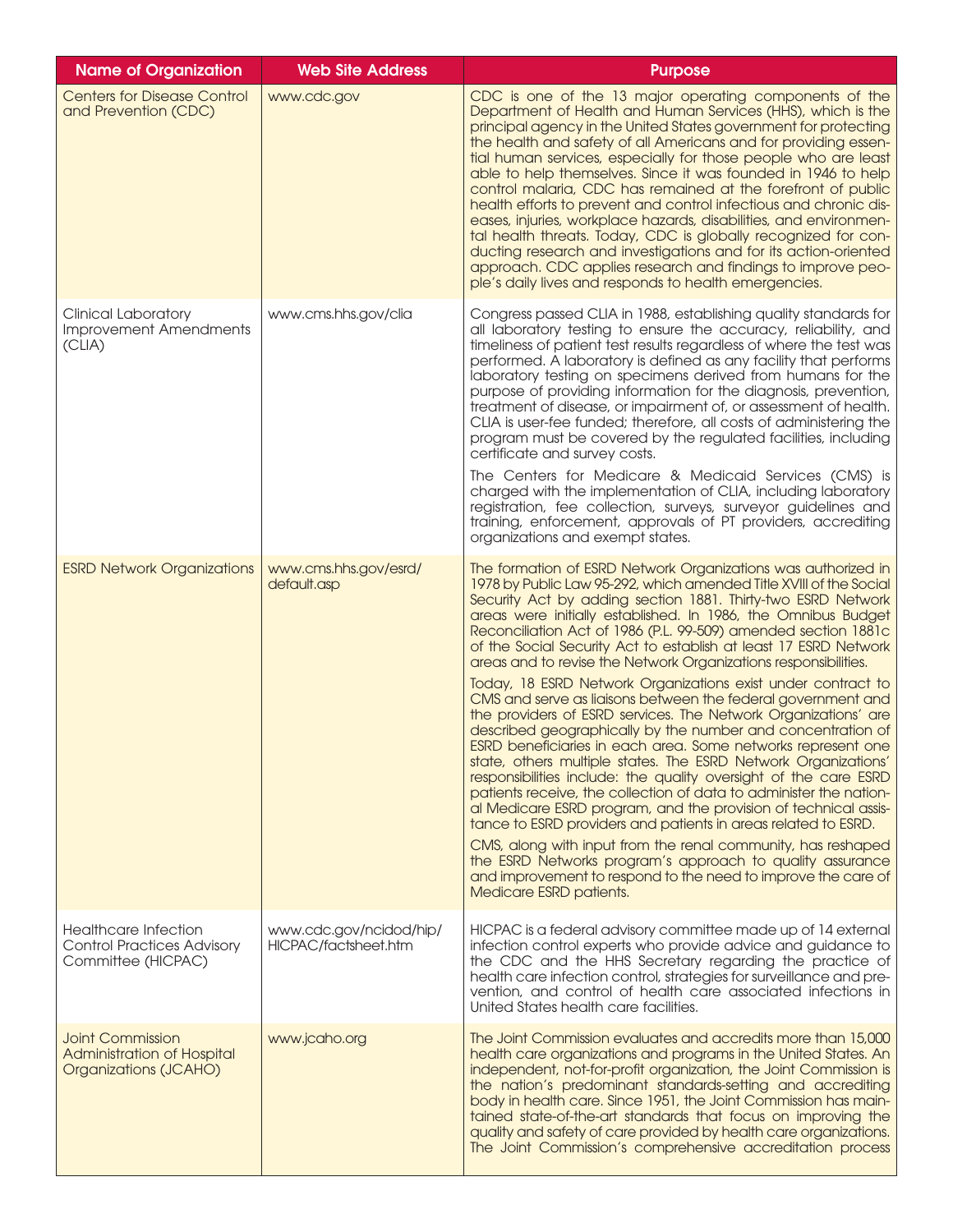| <b>Name of Organization</b>                                                                          | <b>Web Site Address</b>                                | <b>Purpose</b>                                                                                                                                                                                                                                                                                                                                                                                                                                                                                                                                                                                                                                                                                                                                                                                                                                                                                                                                                                                             |
|------------------------------------------------------------------------------------------------------|--------------------------------------------------------|------------------------------------------------------------------------------------------------------------------------------------------------------------------------------------------------------------------------------------------------------------------------------------------------------------------------------------------------------------------------------------------------------------------------------------------------------------------------------------------------------------------------------------------------------------------------------------------------------------------------------------------------------------------------------------------------------------------------------------------------------------------------------------------------------------------------------------------------------------------------------------------------------------------------------------------------------------------------------------------------------------|
| <b>Joint Commission</b><br><b>Administration of Hospital</b><br>Organizations (JCAHO)<br>(continued) |                                                        | evaluates an organization's compliance with these standards<br>and other accreditation requirements.<br>Joint Commission standards address the organization's level of<br>performance in key functional areas, such as patient rights,<br>patient treatment, and infection control, and the standards focus<br>not simply on an organization's ability to provide safe, high qual-<br>ity care, but on its actual performance as well. Standards set forth<br>performance expectations for activities that affect the safety<br>and quality of patient care. If an organization does the right<br>things and does them well, there is a strong likelihood that its<br>patients will experience good outcomes. The Joint Commission<br>develops its standards in consultation with health care experts,<br>providers, measurement experts, purchasers and consumers.                                                                                                                                        |
| Kidney Care Partners (KCP)                                                                           | www.kidneycarepartners.org                             | Members of the kidney care community have formed an<br>alliance called the Kidney Care Partners. Their goal is to involve<br>patient advocates, care professionals, providers, and suppliers.<br>Their mission, individually and collectively, is to ensure that: chron-<br>ic kidney disease (CKD) patients receive optimal care, CKD<br>patients are able to live quality lives, dialysis care is readily acces-<br>sible to all those in need, and research and development lead to<br>enhanced therapies and innovative products.                                                                                                                                                                                                                                                                                                                                                                                                                                                                      |
| National Kidney Foundation<br>(NKF)                                                                  | www.kidney.org                                         | NKF, a major voluntary health organization, seeks to prevent kid-<br>ney and urinary tract diseases, improve the health and well-being<br>of individuals and families affected by these diseases, and<br>increase the availability of all organs for transplantation. The goals<br>of NKF are to support research and research training, educate<br>health care professionals and the public, expand patient servic-<br>es and community resources, shape health policy, and raise<br>funds.                                                                                                                                                                                                                                                                                                                                                                                                                                                                                                               |
| Kidney Disease Outcomes<br>Quality Initiative (K/DOQI)                                               | www.kidney.org/<br>professionals/kdoqi/<br>aboutus.cfm | K/DOQI provides evidence-based clinical practice guidelines<br>developed by volunteer physicians and health care providers for<br>all stages of chronic kidney disease. K/DOQI expands the Dialysis<br>Outcomes Quality Initiative or DOQI, a project begun by the<br>National Kidney Foundation in 1997 and recognized throughout<br>the world for improving the care of dialysis patients. K/DOQI<br>includes kidney disease and related complications, from diagno-<br>sis to monitoring and management.                                                                                                                                                                                                                                                                                                                                                                                                                                                                                                |
| <b>National Renal</b><br><b>Administrators Association</b><br>(NRAA)                                 | www.nraa.org                                           | NRAA is a nonprofit organization representing professional man-<br>agers of dialysis facilities and centers throughout the United<br>States. NRAA members include renal administrators, nurse man-<br>agers, nurses, medical directors, technicians, and financial/billing<br>managers for dialysis clinics who provide life-sustaining dialysis<br>care to the majority of Medicare end stage renal disease<br>patients. From a few charter members in 1977, NRAA has<br>become a respected leader in the dialysis community and the<br>only organization representing the operational concerns of dialy-<br>sis facilities.<br>NRAA represents the interests of ALL facilities - hospital-based and<br>freestanding, for-profit and non-profit, independent and large<br>dialysis provider, urban and rural. Through education, networking,<br>information sharing, and governmental representation, NRAA<br>strives to ensure competence and enhance professionalism<br>throughout the renal community. |
| Occupational Safety and<br><b>Health Act</b>                                                         | www.osha.gov                                           | Determined to do something about the high numbers of job-<br>related deaths and injuries to workers in the 1970s, President<br>Richard M. Nixon signed the Occupational Safety and Health Act<br>on December 29, 1970. This act created the Occupational Safety<br>and Health Administration (OSHA), which formally came into<br>being on April 28, 1971. OSHA was established to assure the safe-<br>ty and health of America's workers by setting and enforcing stan-<br>dards; providing training, outreach, and education; establishing<br>partnerships; and encouraging continual improvement in work-<br>place safety and health.                                                                                                                                                                                                                                                                                                                                                                    |